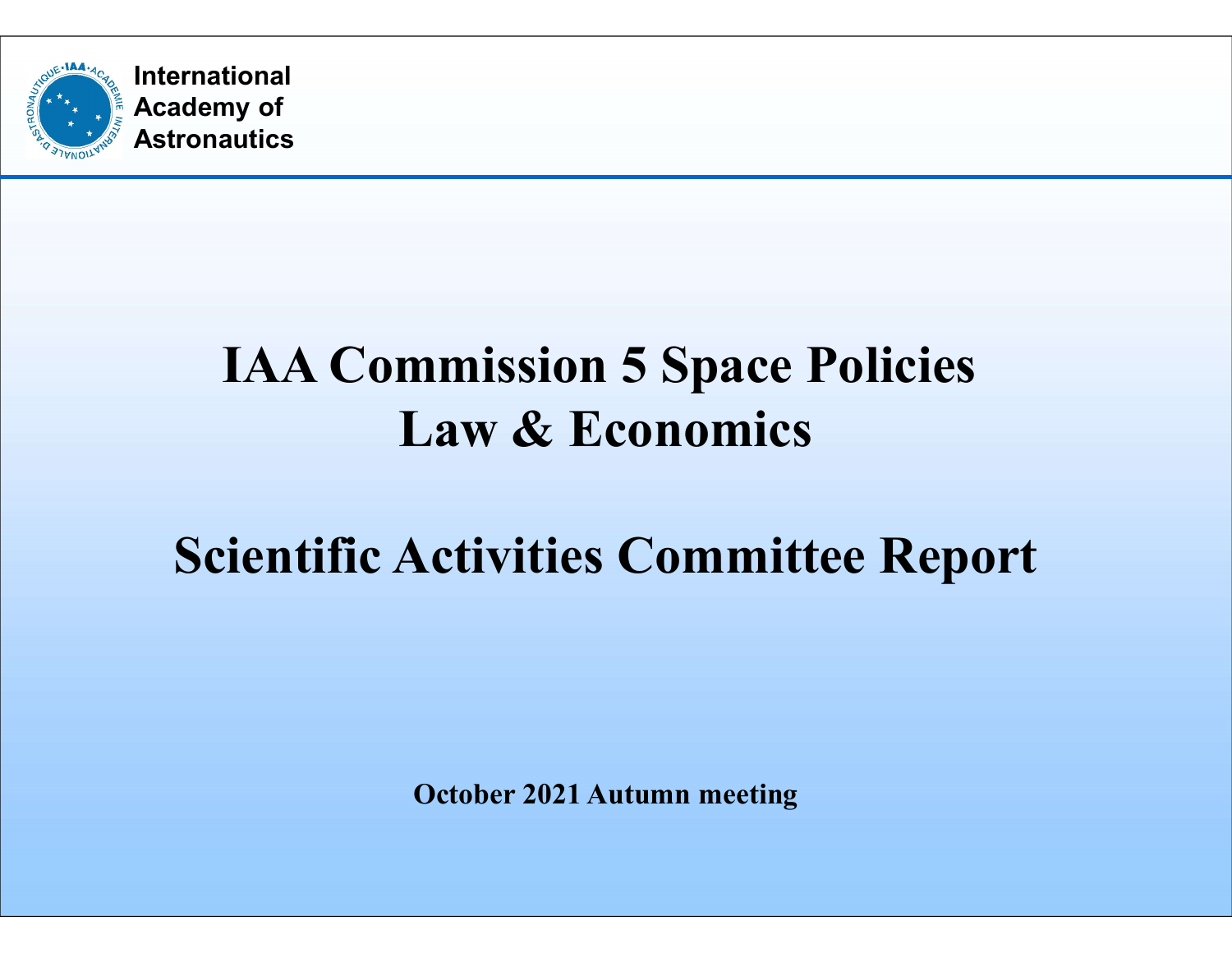

Athena Coustenis, Danielle Wood, Didier Alary, Fabrice International<br>
Academy of Astronautics<br>
Astronautics<br>
Athena Coustenis, Danielle Wood, Didier Alary, Fabrice<br>
Dennemont, Geir Hovmork, Isabelle Duvaux-Bechon, Jean-Michel Contant, Ken Davidian, Lansard Erick, Les Tennen,<br> International<br>
Exactemy of Attendance (online meeting)<br>
Athena Coustenis, Danielle Wood, Didier Alary, Fabrice<br>
Dennemont, Geir Hovmork, Isabelle Duvaux-Bechon, Jean-<br>
Michel Contant, Ken Davidian, Lansard Erick, Les Tenne International<br>
Academy of<br>
Astronautics<br>
Athena Coustenis, Danielle Wood, Didier Alary, Fabrice<br>
Dennemont, Geir Hovmork, Isabelle Duvaux-Bechon, Jean-<br>
Michel Contant, Ken Davidian, Lansard Erick, Les Tennen,<br>
Lesley Jane Martha Mejia-Kaiser, Natalia Archinard, Pelszus Regina, Rao Fu, Bernhard Schmidt-Tedd, Scott Pace, Sergio Camacho Athena Coustenis, Danielle Wood, Didier Alary, Fabrice<br>Dennemont, Geir Hovmork, Isabelle Duvaux-Bechon, Jean-Michel Contant, Ken Davidian, Lansard Erick, Les Tennen,<br>Lesley Jane Smith, Mariella Graziano, Marius-Ioan Piso,<br> Athena Coustenis, Danielle Wood, Didie<br>Dennemont, Geir Hovmork, Isabelle Du<br>Michel Contant, Ken Davidian, Lansard<br>Lesley Jane Smith, Mariella Graziano, M<br>Martha Mejia-Kaiser, Natalia Archinard,<br>Fu, Bernhard Schmidt-Tedd, S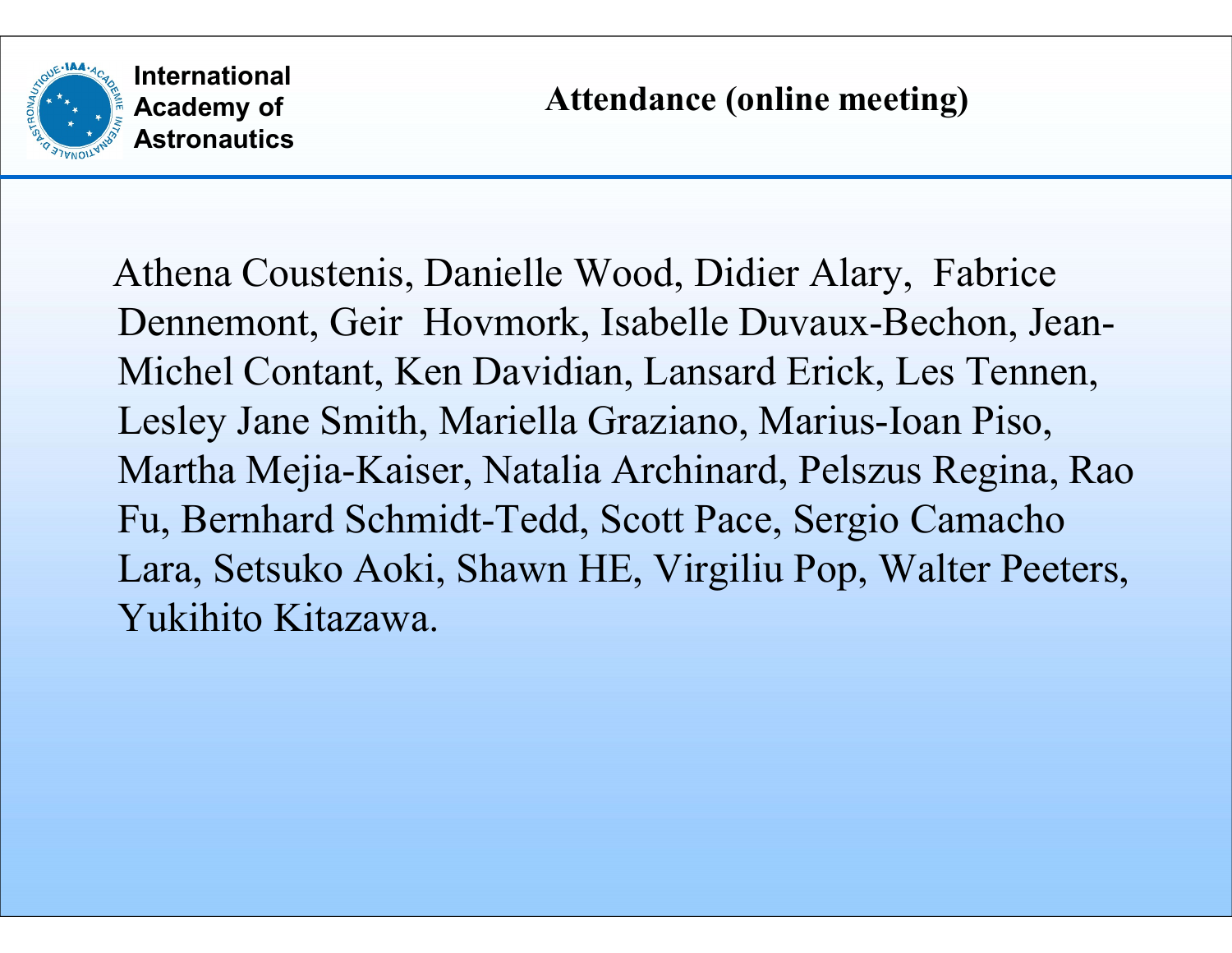

- Completed / Current Studies
- Study Group 5.10 Chairs: Williamson/Smith LJ Orbital Debris Removal: Policy, Legal, Political and Economic International<br>
Academy of Commission 5 Report to SAC<br>
<br>
Completed / Current Studies<br>
• Study Group 5.10 Chairs: *Williamson/Smith LJ*<br>
Orbital Debris Removal: Policy, Legal, Political and Economic<br>
⇒ To be printed – actio
	-
	- Study Group 5.16 Chairs: Prof. Liu Jizhong Study on International Policy and Legal Regimes for Space Natural Resources Exploitation and Utilization (SREU)
	- $\Rightarrow$  New outline Table of Contents was issued in March and online meeting with identified experts was planned in late October / November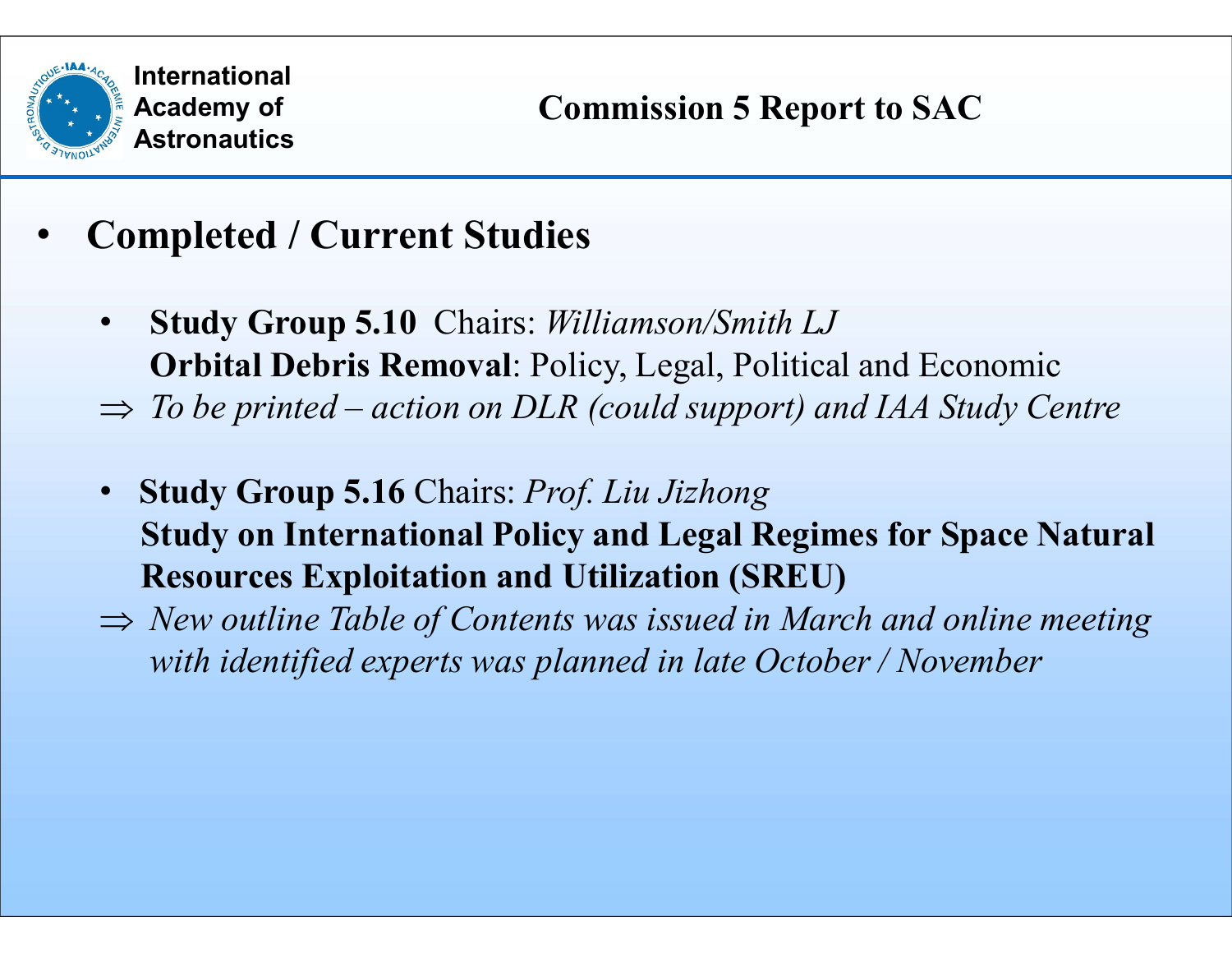

- Completed / Current Studies (continued)
- International<br>
 Astronautics<br>
 Commission 5 Report to S.<br>
 Study Group 5.17 Chair: *Bonnal/McKnight*<br>
 Study Group 5.17 Chair: *Bonnal/McKnight*<br>
⇒ *Work was restarted after the COVID* Space Debris Situation Report **Example 2018**<br> **Completed / Current Studies (continued)**<br>
• Study Group 5.17 – Chair: *Bonnal/McKnight*<br>
Space Debris Situation Report<br>  $\Rightarrow$  *Work was restarted after the COVID*<br>  $\Rightarrow$  *Riccardo Bevilacqua is in charge an* 
	- $\Rightarrow$  Work was restarted after the COVID
	- $\Rightarrow$  Riccardo Bevilacqua is in charge and has started organizing the action
	- $\Rightarrow$  Several positive answers have been received, but not yet enough
	-
	- Study Group 5.18 Chair or representative: Denis / Jorgenson Space and disasters management: new systems, new usages and opportunities for international cooperation
	- $\Rightarrow$  Nothing received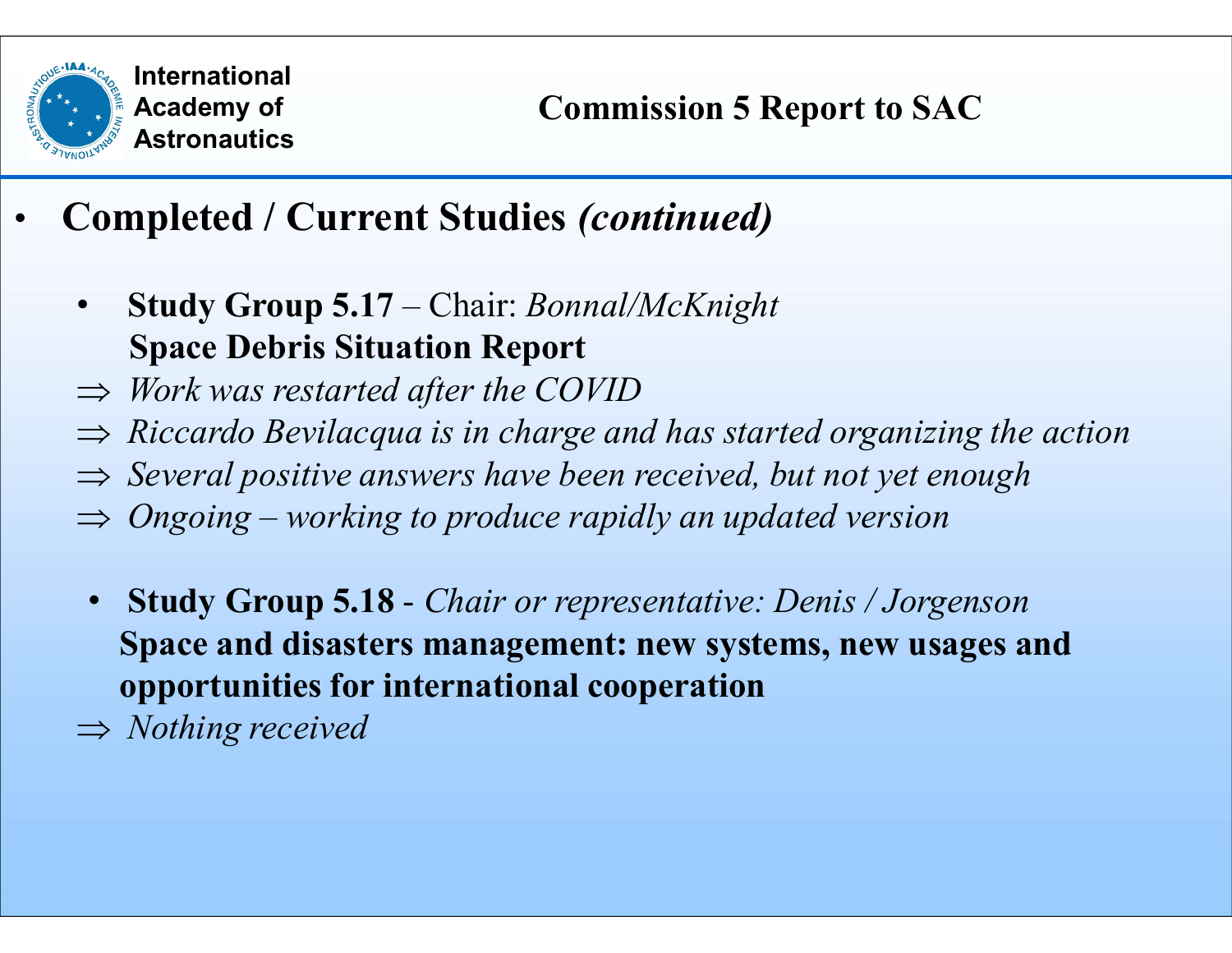

• Completed / Current Studies (continued)

- **Study Group 5.19 :**  $-$  *Chair: Wood* Opportunities for National Governments to Foster Space Traffic Management using the Space Sustainability Rating
- $\Rightarrow$  Study approved in March, working well
- $\Rightarrow$  Finalisation of the participants on-going
- $\Rightarrow$  Wish to provide a system for industry to highlight behaviours and recommendations to governments
- $\Rightarrow$  Will integrate work from various organisations
- $\Rightarrow$  Presented at various meetings in IAC
- $\Rightarrow$  Several indication of interest from members and identification of studies / activities to take into account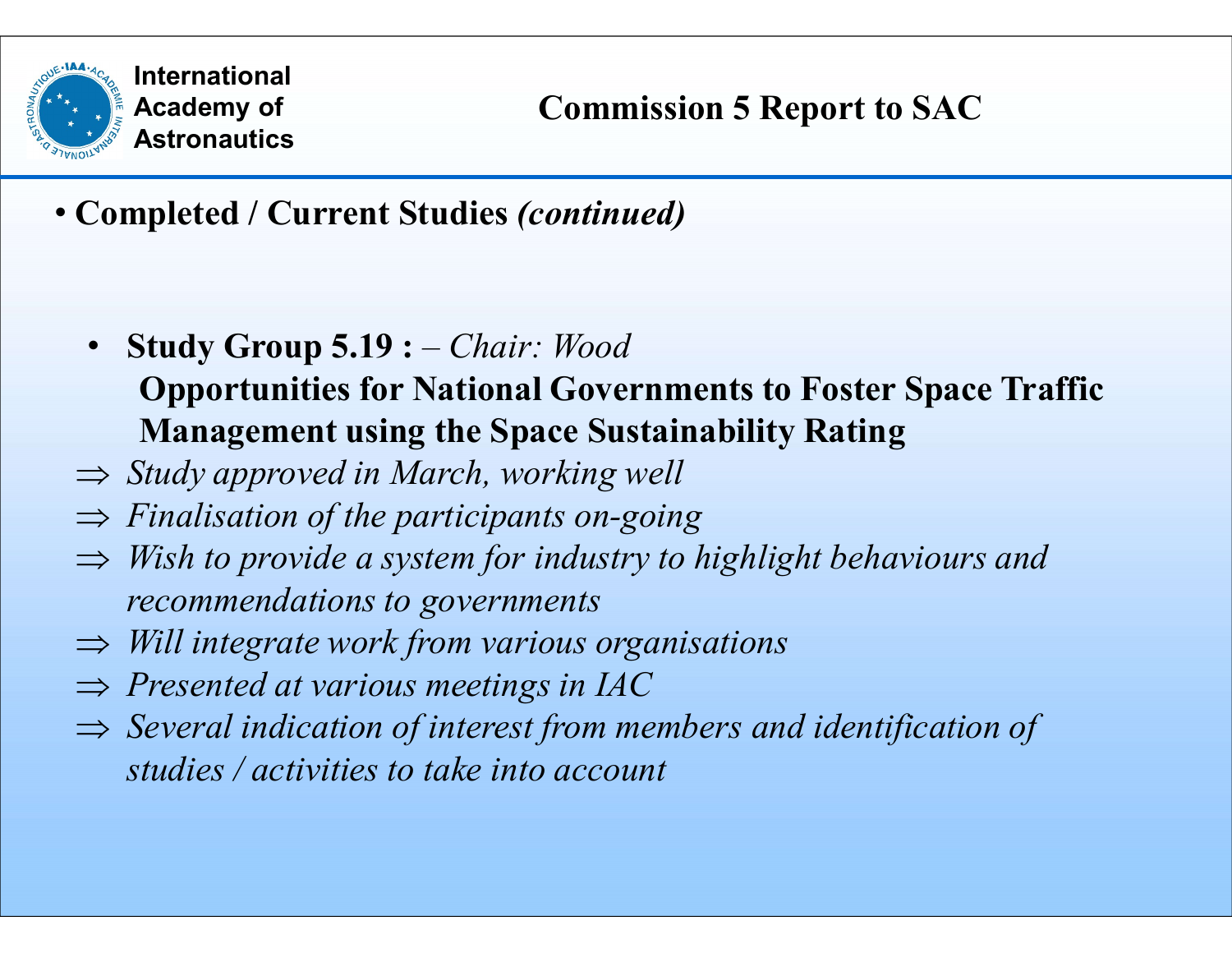

- New Studies Proposals
	-
	- Ecotax to fund space debris removal  $-D$  Alary
- International<br>• Astronautics<br>• Studies Proposals<br>• Studies on STM LJ Smith proposed to make a list of what exists<br>• Ecotax to fund space debris removal D Alary<br>• Analysing legal / economics / technical grounds of su  $\Rightarrow$  Analysing legal / economics / technical grounds of such tax that could have to be paid when registering a space object
	- $\Rightarrow$  IAA could be in a position to set a reference
	- $\Rightarrow$  proposes to work on the scope of such study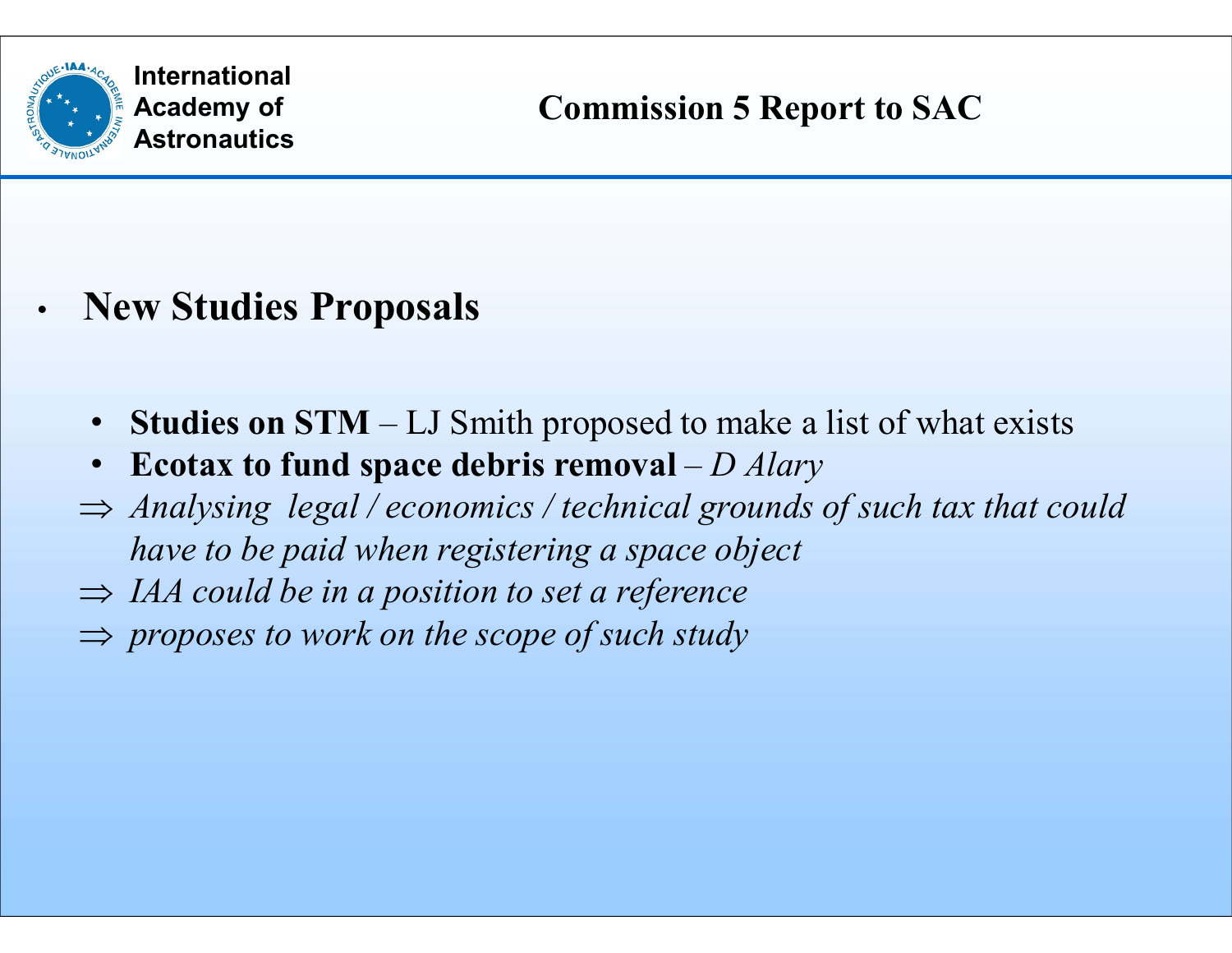

# Current IAA Conferences 3 rd IAA Conference on Space Situational Awareness Program Committee Chair or representative: Riccardo Bevilacqua International<br>
Academy of<br>
Astronautics<br>
V<sup>rd</sup> IAA Conferences<br>
Program Committee Chair or representative: Riccardo Bevilacqua<br>
Will be held in Madrid (with GMV) – 4-6 April 2022 - www.icssa2022.com<br>
1<sup>th</sup> IAA Conference o

# 11th IAA Conference on Space Systems as Critical Infrastructures Program Committee Chair: Marius-Ioan Piso 10th conference held in Murighiol, Romania (hybrid mode) 5-6 August 2021 Conference will be held in Romania, in August 2022 (or hybrid) will be held in Madrid (with GMV) – 4-6 April 2022 - **MWM.icssa2022.com**<br>
•11<sup>th</sup> IAA Conference on Space Systems as Critical Infrastructures<br>
Program Committee Chair: Marius-Ioan Piso<br>
10<sup>th</sup> conference held in Murighiol

(3rd) IAA Private Human Access to Space (PHAS) Program Committee Chairs : Chern Jeng-Shing / K. Davidian (proposed) Program Committee Chair: Marius-Ioan Piso<br>10<sup>th</sup> conference held in Murighiol, Romania (hybric<br>Conference will be held in Romania, in August 202<br>•(3<sup>rd</sup>) IAA Private Human Access to Space (PHA<br>Program Committee Chairs : C

#### •STM 2022 Conference (IAA STM Committee)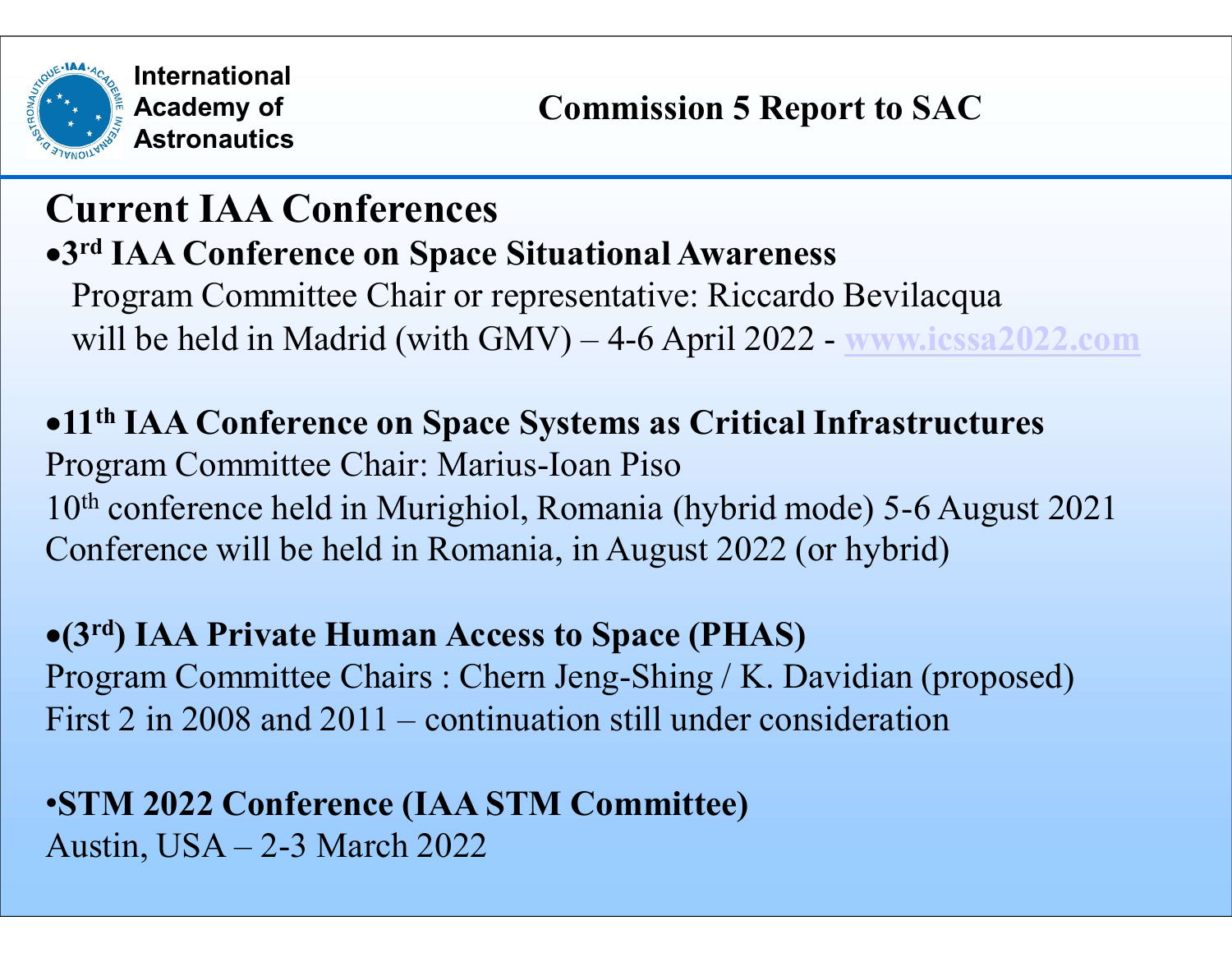

### IAA Symposia at IAC 2021, Dubai, UAE

- 34<sup>th</sup> IAA symposium on space policy regulation and economics (IAC E3) International<br>
Academy of<br> **Astronautics**<br> **Program Commission S Report to SAC<br>
34<sup>th</sup> IAA symposium on space policy regulation and economics (IAC E3)**<br>
Program Committee Chairs or representatives: B. Schmidt-Tedd / J. Mas
- 19<sup>th</sup> IAA Space Debris Symposium (IAC A6) Chair : C. Bonnal
- 22<sup>nd</sup> UN/IAA workshop on small satellite at the service of developing countries, (IAC B4.1) 34<sup>th</sup> IAA symposium on space policy regulation and economics (IAC E Program Committee Chairs or representatives: B. Schmidt-Tedd / J. Masso<br>19<sup>th</sup> IAA Space Debris Symposium (IAC A6)<br>Chair: C. Bonnal<br>22<sup>nd</sup> UN/IAA worksho
- 35<sup>th</sup> IAA/IISL scientific legal round table: Conversations about Commercialisation (IAC E7.6) Program Committee Chairs : M. Ferrazzani / P. Martinez / A. de Silva Curiel